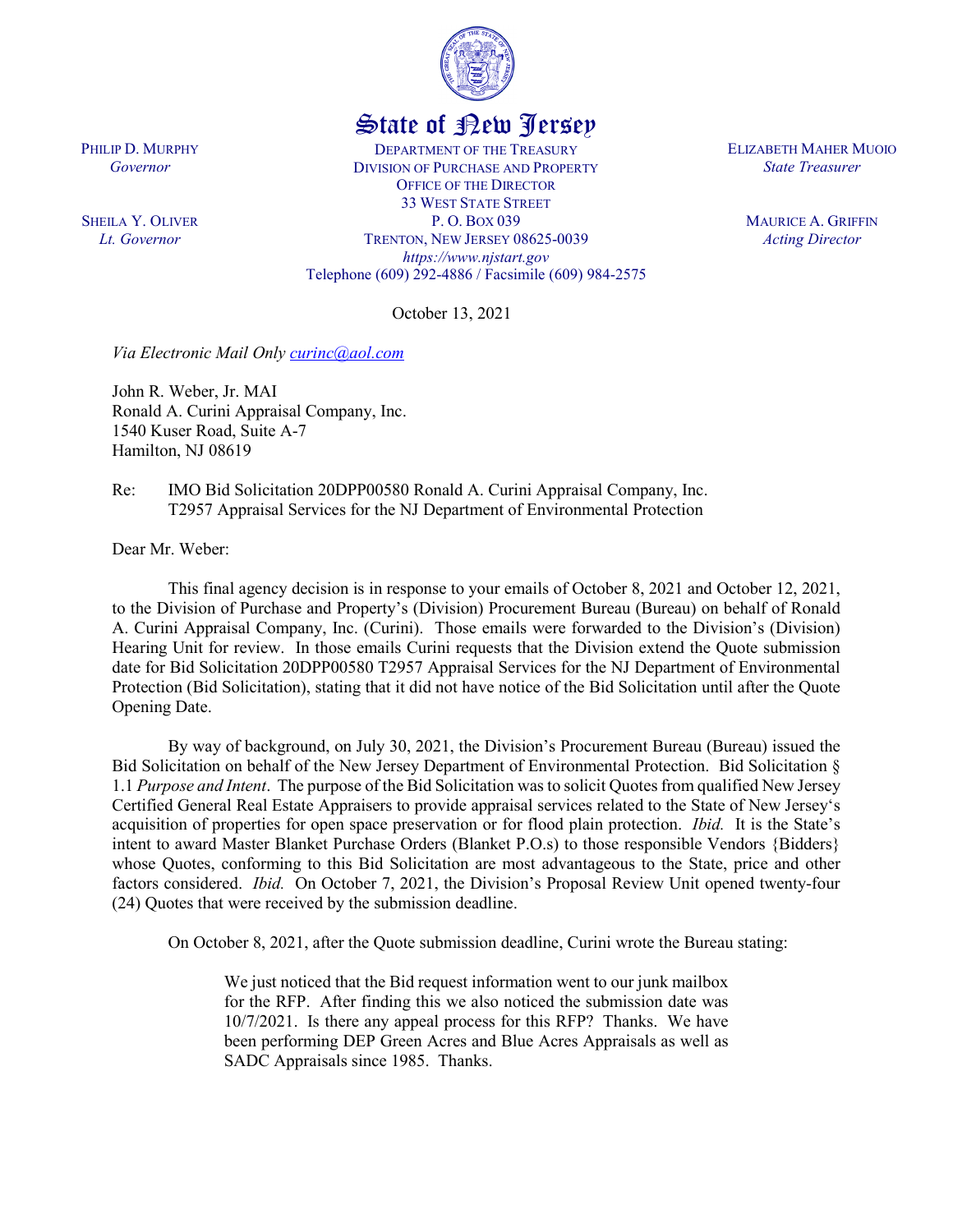Thereafter, on October 12, 2021, Curini wrote to the Bureau stating:

I respectfully request that N.J. Start expands the time limit for RFP #DPP00580, T2957. I have appraised over 75 farms for SADC since the inception of the program in 1990 and hundreds of appraisals and projects for DEP/Green Acres since 1985. In the past, when an RFP was due for DEP/Green Acres appraisers were notified by letter. We were never advised that an RFP was on the horizon with N.J. Start or DEP. If I am not permitted to file for inclusion on the DEP/Green Acres List of Approved Appraisers, I will lose all my work in these fields because every county and municipality requires an appraiser to be on the Approved Appraisers List for DEP. I am 80 years old and still enjoy appraising farms for preservation and open space projects and have become an expert in the field over the years. I firmly believe that an e-mail with so much impo1tance could have been sent multiple times to the present approved appraisers on the DEP/Green Acres list.

In consideration of Curini's protest, I have reviewed the record of this procurement, including the Bid Solicitation, the relevant statutes, regulations, and case law. This review of the record has provided me with the information necessary to determine the facts of this matter and to render an informed Final Agency Decision on the merits of the protest.

The Division's public procurement program reflects the New Jersey statutory and regulatory requirements that have been affirmed by New Jersey courts. A basic precept of the Division's governing statutes and regulations requires that Quotes must be submitted by the deadline specified in the public advertisement and website notice. The Division's regulations set forth procurement notification requirements at N.J.A.C. 17:12-2.1 *Advertising* which states in pertinent part:

- (a) Advertising is required when the contract amount is expected to exceed the public bidding threshold or is not subject to the relevant exceptions of N.J.S.A. 52:34-6, 9, or 10. Public notice of the bidding opportunity shall be placed on the Division's website and with other media, including newspapers, as required by law at N.J.S.A. 52:34-12 and determined by the State Treasurer to provide best notice thereof to bidders. Advertisements shall be made a minimum of seven business days in advance of the announced deadline for receipt of proposals to encourage free and open competition.
- (b) If, during the course of an advertised procurement pursuant to (a) above, it becomes necessary to alter any of the terms, conditions, or requirements of the request for proposal, such alterations shall be set forth in addenda to the RFP and shall be advertised a minimum of seven business days in advance of the announced deadline for receipt of proposals.
- (c) In addition to statutorily mandated public advertising, the Division shall also publish notices of bidding opportunities on the Division's website.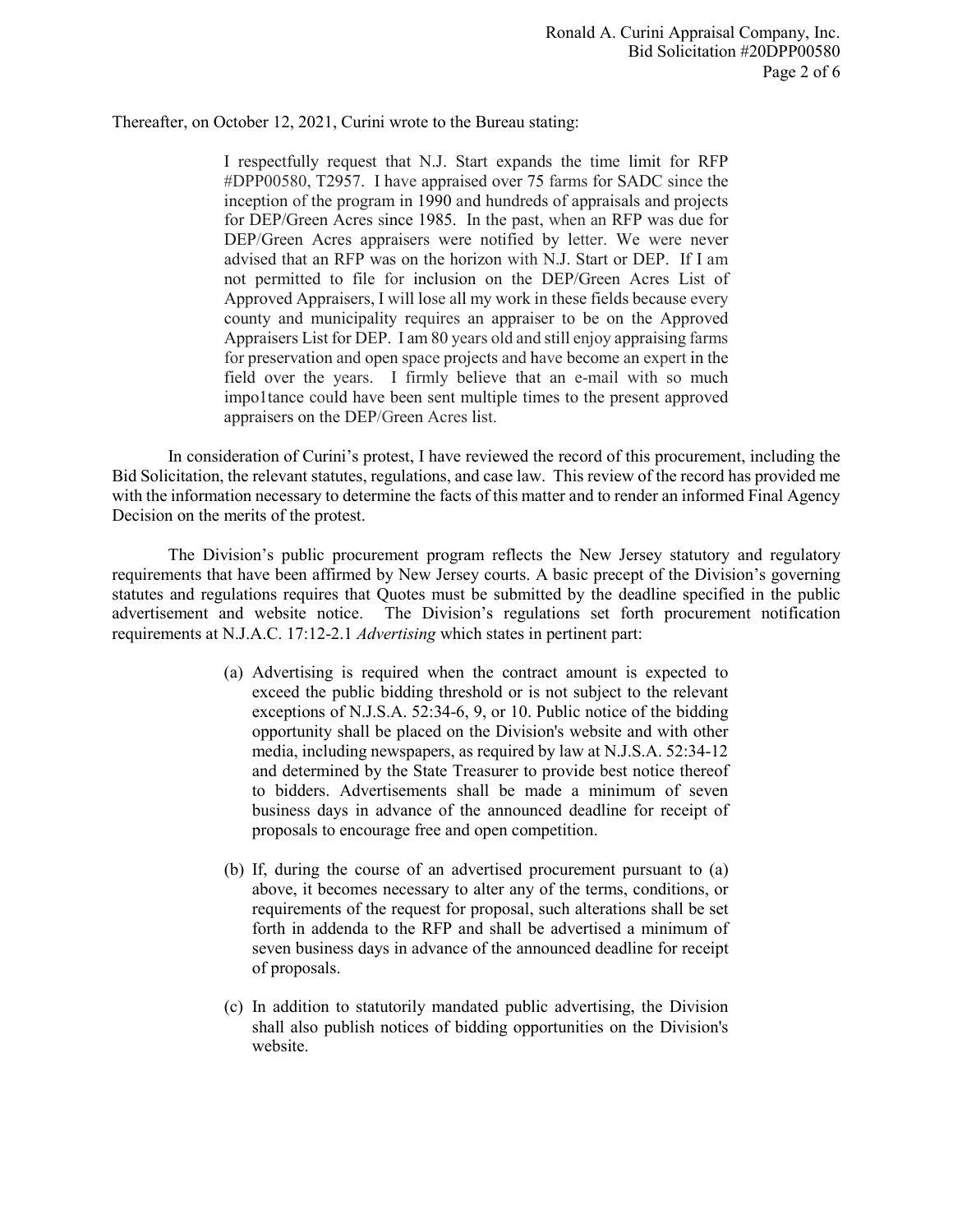Ronald A. Curini Appraisal Company, Inc. Bid Solicitation #20DPP00580 Page 3 of 6

The record of this procurement shows that notice of the subject Bid Solicitation was publicly advertised in The Star-Ledger on July 30, 2021, as required by the applicable regulation. N.J.A.C. 17:12-  $2.1(a)$  and (c).



Additionally, notice of the Bid Amendment #1 and Bid Amendment #2 were also published in The Star-Ledger on September 1, 2021 and September 20, 2021 respectively.

| NOTICE OF BID<br>SOLICITATION AMENDMENT<br>NOTICE IS HEREBY GIVEN THAT BID<br>AMENDMENT #1 HAS BEEN POSTED<br>FOR THE FOLLOWING BID SOLICITA-<br><b>TION:</b>                          | <b>NOTICE OF BID</b><br>SOLICITATION AMENDMENT<br>NOTICE IS HEREBY GIVEN THAT BID<br>AMENDMENT #2 HAS BEEN POSTED<br>FOR THE FOLLOWING BID SOLICITA-<br><b>TION:</b>                                                   |
|----------------------------------------------------------------------------------------------------------------------------------------------------------------------------------------|------------------------------------------------------------------------------------------------------------------------------------------------------------------------------------------------------------------------|
| 21DPP00580 / T2957 - APPRAISAL<br>SERVICES FOR NJ DEPARTMENT OF<br>ENVIRONMENTAL PROTECTION                                                                                            | 21DPP00580 / T2957 - APPRAISAL<br>SERVICES FOR NJ DEPARTMENT OF<br><b>ENVIRONMENTAL PROTECTION</b>                                                                                                                     |
| SEALED OUOTES WILL BE RECEIVED<br>BY THE PROPOSAL REVIEW UNIT.<br><b>ELECTRONICALLY</b><br><b>THROUGH</b><br>NJSTART (WWW.NJSTART.GOV). UN-<br>TIL 2:00 P.M. ON SEPTEMBER 15.<br>2021. | SEALED OUOTES WILL BE RECEIVED<br>BY THE PROPOSAL REVIEW UNIT.<br><b>ELECTRONICALLY</b><br><b>THROUGH</b><br>NJSTART (WWW.NJSTART.GOV). UN-<br>TIL 2:00 P.M. ON OCTOBER 7. 2021-<br>THE REVISED OUOTE OPENING<br>DATE. |
| <b>OUOTES WILL BE PUBLICLY OPENED</b><br>AND ANNOUNCED BY TELEPHONE<br><b>CONFERENCE (DIAL-IN PHONE NUM-</b><br>BER: 888-204-5984 / ACCESS CODE:<br>2602305).                          | <b>OUOTES WILL BE PUBLICLY OPENED</b><br>AND ANNOUNCED BY TELEPHONE<br><b>CONFERENCE (DIAL-IN PHONE NUM-</b><br>RFR: 888-204-5984 / ACCESS CODE:<br>2602305).                                                          |
| INFORMATION ABOUT NJSTART<br>AND THE BID SOLICITATION DOCU-<br>MENTS ARE AVAILABLE AT: WWW.NJ<br>START.GOV.                                                                            | INFORMATION ABOUT NJSTART<br>AND THE BID SOLICITATION DOCU-<br>MENTS ARE AVAILABLE AT: WWW.NJ<br>START.GOV.                                                                                                            |
| <b>STATE OF NEW JERSEY</b><br>DEPARTMENT OF THE TREASURY<br>DIVISION OF PURCHASE AND PROP-<br>ERTY<br>9/1/21<br>\$54.25                                                                | <b>STATE OF NEW JERSEY</b><br>DEPARTMENT OF THE TREASURY.<br>DIVISION OF PURCHASE AND PROP-<br><b>FRTY</b><br>9/20/21<br>\$55.80                                                                                       |

All advertisements were placed in The Star Ledger more than seven business days prior to the Quote opening as required by N.J.A.C. 17:12-2.1(a).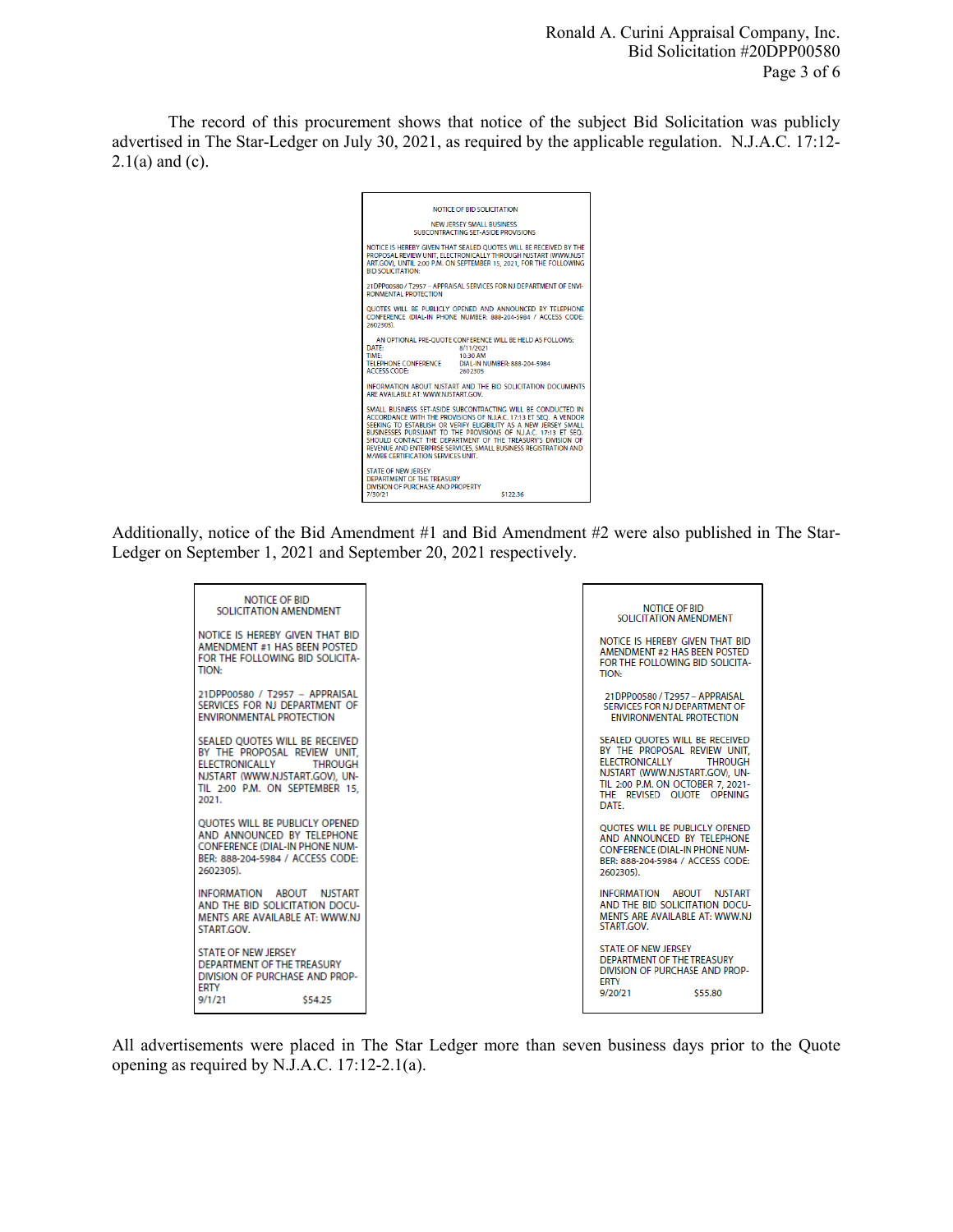With respect to electronic procurement notification, the Division's governing regulations state:

As a service to vendors interested in competing for State contracts to be awarded by the Division and to any other parties seeking information about bidding opportunities available via the Division's competitive contract procurement program, the Division provides an on-line selfregistration service on its website. Vendors and other interested parties can register to receive direct e-mail notices pertaining to the Division's procurements for goods or services based upon specific commodity classes or codes. As this is a self-registration process, it does not create an entitlement for any party to receive notice of any particular solicitation of proposals, and the Division and the State shall not be liable for any losses, claims, or damages of any kind if a vendor or other party, for any reason, is not registered or does not receive an e-mail notice. It is the responsibility at all times for registrants to exercise due diligence in reviewing the notices on the Division's website to assure their awareness of State bidding opportunities announced by the Division.

[N.J.A.C. 17:12-2.1(d).]

In keeping with regulation, all Vendors {Bidders} who were registered with *NJSTART* for any of the NIGP Commodity Codes associated with this procurement received electronic notification of the procurement. The responsibility of registration, selection of commodity codes, and maintenance of the business entity's contact information, necessarily rests solely with the potential Vendor {Bidder} who will only receive an electronic notification for procurements associated with those commodity codes for which it is registered, sent to the email address on file in the *NJSTART* eProcurement system. A review of record of this procurement revels that Curini was registered for at least one of the NIGP Commodity Codes associated with this procurement, and did in fact receive electronic notice of the procurement, sent to the email address listed in its Vendor Profile at the time of this procurement.

| V00004420 RONALD A CURINI Appraisal Co., Inc. | Email | Bid Available:                                                     | No. |
|-----------------------------------------------|-------|--------------------------------------------------------------------|-----|
|                                               |       | Emailed to CURINC@AOL.COM at 07/30/2021 09:03:53 AM Bid Amendment: |     |
|                                               |       | Emailed to bsteppy@yahoo.com at 09/01/2021 10:23:35 AM             |     |
|                                               |       | Emailed to CURINC@AOL.COM at 09/01/2021 10:23:35 AM Bid Amendment: |     |
|                                               |       | Emailed to bsteppy@yahoo.com at 09/14/2021 03:44:02 PM             |     |
|                                               |       | Emailed to CURINC@AOL.COM at 09/14/2021 03:44:02 PM Bid Amendment: |     |
|                                               |       | Emailed to bsteppy@yahoo.com at 09/23/2021 08:44:45 AM             |     |
|                                               |       | Emailed to CURINC@AOL.COM at 09/23/2021 08:44:45 AM                |     |
|                                               |       |                                                                    |     |

 In the October 8, 2021 correspondence, Curini states that the email notifications regarding the current Bid Solicitation went to its junk mailbox and therefore it did not have notice that the contract was being re-procured. Additionally, in the October 12, 2021 correspondence, Curini states that it should have received a letter notifying it of the reprocurement. The Division's governing statutes and regulations do not require that potential Vendors {Bidders} receive a letter advising of an upcoming Bid Solicitation. Here however, Curini received at least two letters advising that the services sought could be subject of an upcoming procurement.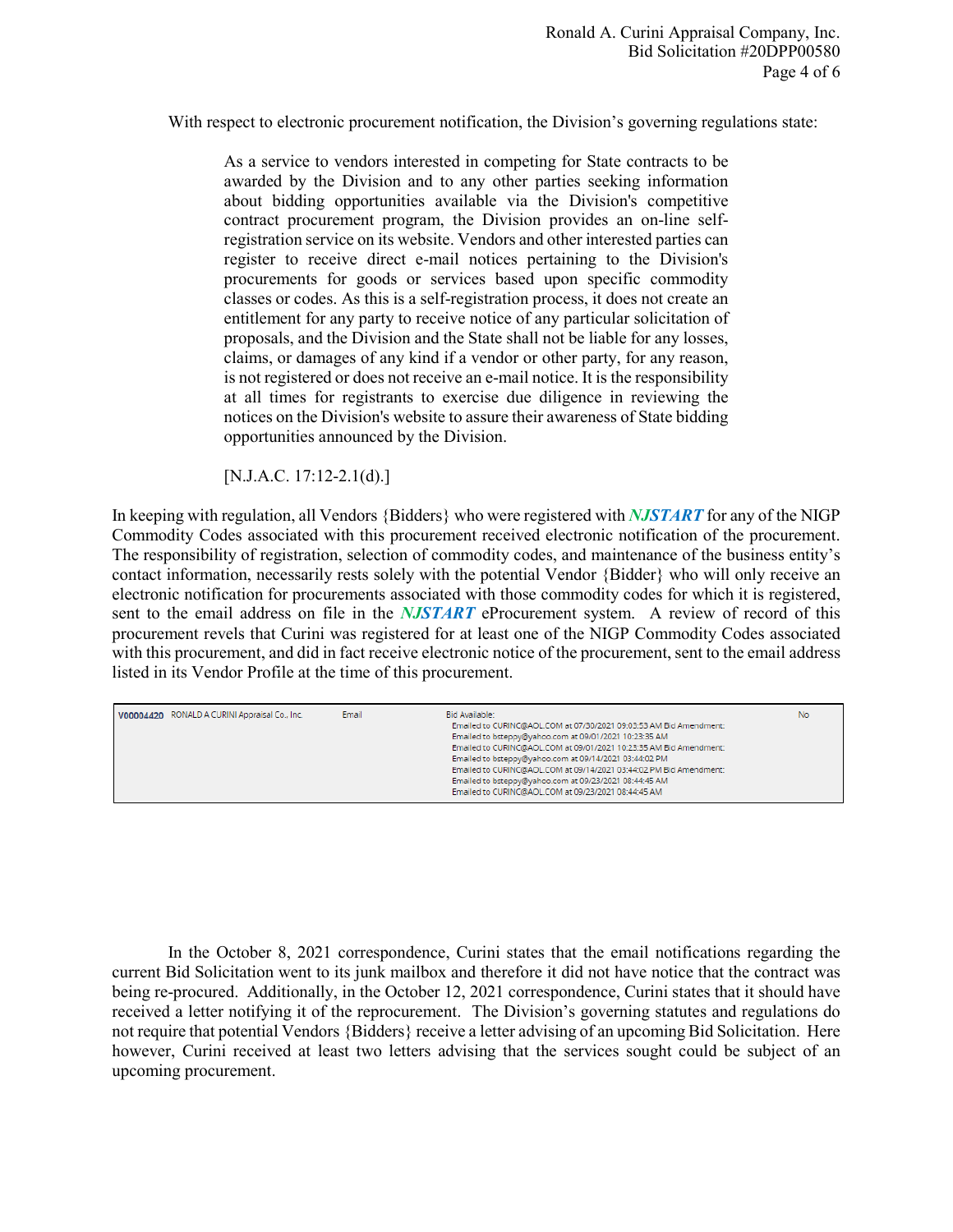Specifically, on July 12, 2019, the Bureau issued Bid Solicitation #19DPP00335 – T2957 Appraisal Services for New Jersey Department of Environmental Protection, which sought the same services as the subject Bid Solicitation. Curini submitted a Quote in response to Bid Solicitation #[1](#page-4-0)9DPP00335.<sup>1</sup> Unfortunately, due to an ambiguity between the Bid Solicitation and the State-Supplied Price Sheet, the Division determined that it was in the public's interest to reject all Quotes submitted and cancel the Bid Solicitation. On December 1, 2021, the Bureau advised all Bidders in writing, including Curini, that Bid Solicitation #19DPP00335 was being canceled and that the subject services would be re-procured.

Further, on May 14, 2021, the Bureau sent a letter to Curini requesting that it extend its then current Blanket P.O. for a period of six months from August 1, 2021 through January 31, 2022, the timeframe covering the advertisement of the subject Bid Solicitation. That letter specifically advised Vendors {Bidders} that the reprocurement of the subject services might occur during the extension term: [2](#page-4-1)

> As a reminder, if this contract is extended, reprocurement of this contract may occur during this extension period. If you have not already done so, you are encouraged to visit the Division of Purchase and Property's eProcurement system, *NJSTART*, at [www.njstart.gov](http://www.njstart.gov/) to view current bidding opportunities and to ensure that your company is registered for all applicable commodity codes related to your company's business in order to receive notices when new bidding opportunities are announced. Instructions on how to select commodity codes, can be found in the Division of Purchase and Property's Quick Reference Guide entitled "Vendor Registration," which can be found at: [http://www.state.nj.us/treasury/purchase/njstart/pdf/QRG-Vendor-](http://www.state.nj.us/treasury/purchase/njstart/pdf/QRG-Vendor-Registration.pdf)[Registration.pdf.](http://www.state.nj.us/treasury/purchase/njstart/pdf/QRG-Vendor-Registration.pdf)

[Emphasis added.]

l

On or about May 25, 2021, Curini responded to the Bureau's letter agreeing to extend its then current contract.

Accordingly, in addition to the required public notice of the Bid Solicitation posted in The Star Ledger and on the State's eProcurement system *NJSTART*, Curini received at least two additional letters advising that the subject services would be re-procured.

Here, Curini did not contact the Division until after the Quote submission date had passed. Although Curini requests that it be permitted to participate in the procurement process, the administrative regulations that govern the Division's advertised procurement process establish certain requirements that must be met in order for a Quote to be accepted. The Division's governing regulations provide in relevant part: "[i]n order to be eligible for consideration for award of [Blanket P.O.], the bidder's [Quote] shall ... [b]e submitted on or before the due date and time and at the place specified in the [Bid Solicitation]." N.J.A.C. 17:12-2.2(a), *emphasis added*. If the requirements of N.J.A.C. 17:12-2.2 are not met, a Quote must be rejected. These regulations are stringently enforced to maintain the equal footing of all Bidders and to ensure the integrity of the State's bidding process. If the Division were to permit Curini to submit a Quote after the Quote opening deadline, Curini would be placed in a position of advantage over all other

<span id="page-4-0"></span><sup>&</sup>lt;sup>1</sup> The record of Bid Solicitation  $\#19DPP00335$  reveals that Curini utilized the same email address for that procurement.

<span id="page-4-1"></span><sup>&</sup>lt;sup>2</sup> The May 14, 2021, extension letter was sent to the same email address listed on Curini's *NJSTART* Vendor Profile to which the notification of the Bid Solicitation were sent, the same email address from which the current protest was received.